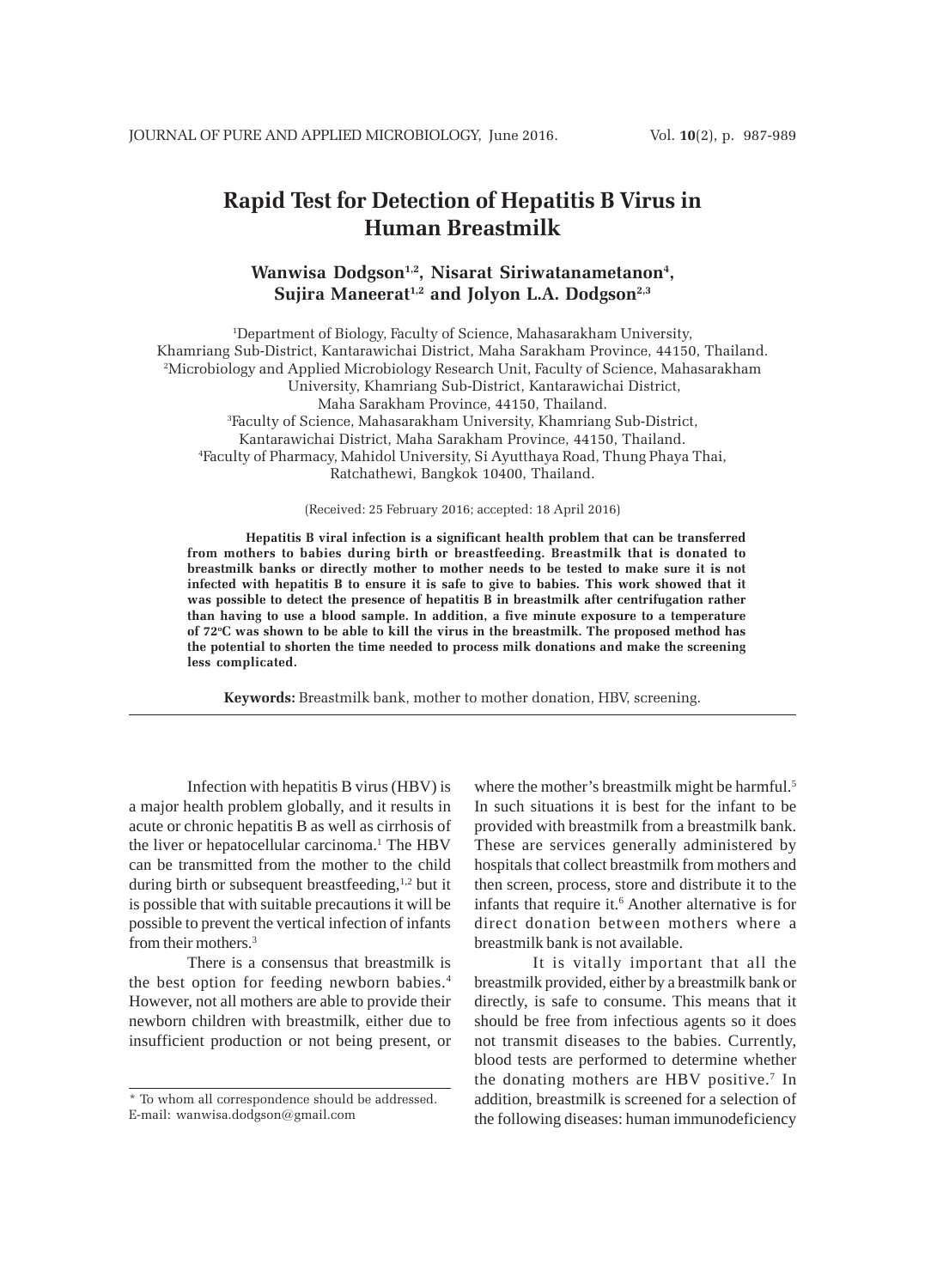virus (HIV), hepatitis C human T-cell leukemia virus (HTLV), tuberculosis and syphilis.4,6 Despite a suggestion that pasteurization of donated breastmilk was not needed,<sup>8</sup> it is now recommended for all donated milk at  $62.5^{\circ}$ C for 30 minutes.<sup>5,7</sup>

There are two main drawbacks with the current process of milk donation related to HBV infection. The first is that a blood sample is required to determine whether the donating mother is infected with HBV, and the second is that the 30 minute pasteurization step is quite time consuming. The aim of the current work was to initially determine whether it was possible to detect the HBV in the milk of a donating mother, thereby eliminating the need for a blood test, and to reduce the time needed for pasteurization.

### **MATERIALS AND METHODS**

Blood and breast milk samples were obtained from a HBV infected mother. The milk was collected with a breast pump and stored at 4°C

for one day before testing. The blood sample (5 ml) was taken from the brachial vein. The blood sample was left in a tube in a standing position at room temperature for two hours to allow a clot to form, and then the clot was spun down by centrifugation at 3,400 rpm for three minutes, after which the serum was taken. The serum was stored at 4°C for one day before testing.

The serum was removed from the fridge and left to stand at room temperature for 10 minutes. Then 100 µl of the serum was dropped onto a HBsAg test kit (Standard Diagnostics, Inc., Korea) that was used to detect the presence of HBV to confirm that the mother was HBV infected.

A breast milk sample was left to stand at room temperature for two hours: until the fat layer had separated leaving a clear layer. Then 20 µl of the clear layer was dropped onto the well on a HBsAg test kit. Two further breast milk samples were separated by centrifugation at 5,000 or 10,000 rpm for three minutes, and the clear layer was tested as previously described.



**Fig. 1.** A) Hepatitis B surface antigen was negative from clear layer of breastmilk after being left to stand at room temperature for two hours. B) Hepatitis B virus detection in breastmilk: hepatitis B surface antigen was negative for breastmilk without centrifugation (upper) but positive for breastmilk with 5,000 rpm centrifugation (lower). C) Hepatitis B virus detection in breastmilk: hepatitis B surface antigen was negative for breastmilk with 10,000 rpm centrifugation. D) Hepatitis B virus detection in breastmilk: hepatitis B surface antigen was positive after incubating breastmilk at 50°C for five minutes. Hepatitis B surface antigen was negative after incubating breastmilk at 72°C for five minutes

J PURE APPL MICROBIO*,* **10**(2), JUNE 2016.